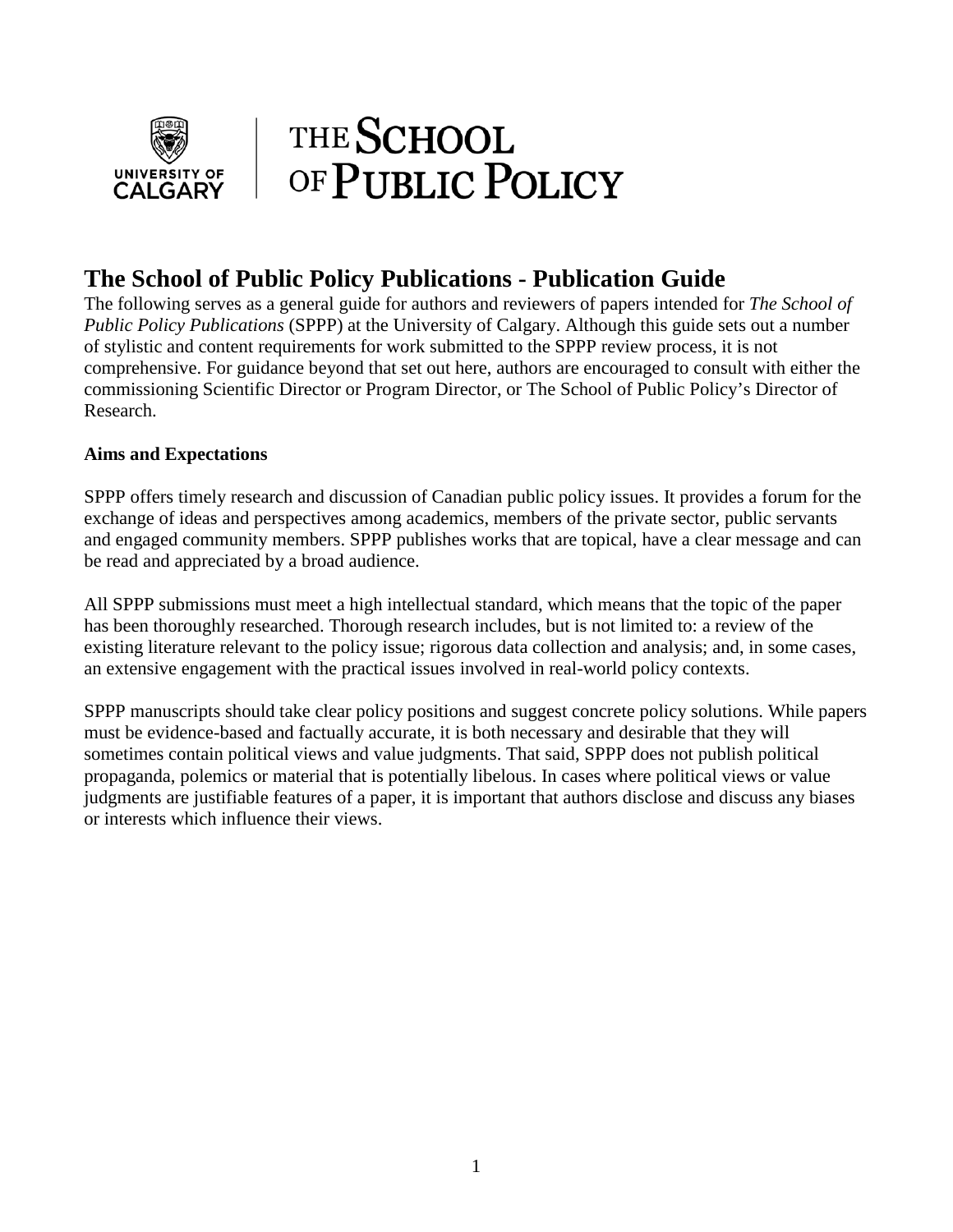#### **Types of Papers Published by** *The School of Public Policy Publications*

#### **PEER-REVIEWED PUBLICATIONS**

These papers undergo double-blind, external peer review and are professionally edited for style and formatting prior to publication in both print and online.

*SPP Research Papers* feature in-depth examinations of policy issues. Manuscripts should be no more than 10,000 words, not including citations. These papers must be accessible to the educated lay-person outside of the author's field of study.

*SPP Technical Papers* provide the background technical analysis that underlies some SPP Research Papers. The Technical Papers are published when a policy issue requires a body of research with language and analyses that are highly specialized. Technical papers are not stand-alone publications, but are linked to an SPP Research Paper.

#### **NON-PEER REVIEWED PUBLICATIONS**

These papers undergo an internal review by SPP faculty and are professionally edited for style and formatting prior to publication in both print and online.

*SPP Briefing Papers* provide an in-depth analysis and discussion of public policy issues in a manner that is easily understood by an educated lay-person. Whereas a Research Paper (see above) is based wholly on original research and/or data, these Briefing Papers may contain original research and/or data, but are otherwise an analysis of current thinking about existing policy options. Includes event summary papers.

*SPP Communiqués* are short papers (2,000 words maximum) that provide a thought-provoking and succinct analysis of a particular policy issue. These papers must be easily understood by an educated lay-person. Includes Policy Trends series.

#### **Unpublished Papers (Non-Peer Reviewed)**

#### **Discussion Papers**

Discussion papers arising from individual research programs or outreach events are routinely circulated to solicit comments and suggestions for revisions. These papers are not part of the SPPP platform. These papers are intended to stimulate discussion and thought about a topic, and so act as a foundation for potential future publication in either SPPP or other outlets such as conference volumes or scholarly journals. These papers are works in progress and are not peer reviewed or professionally edited. To obtain a discussion paper, contact the author directly. Authors control circulation of these papers and permission to cite these papers.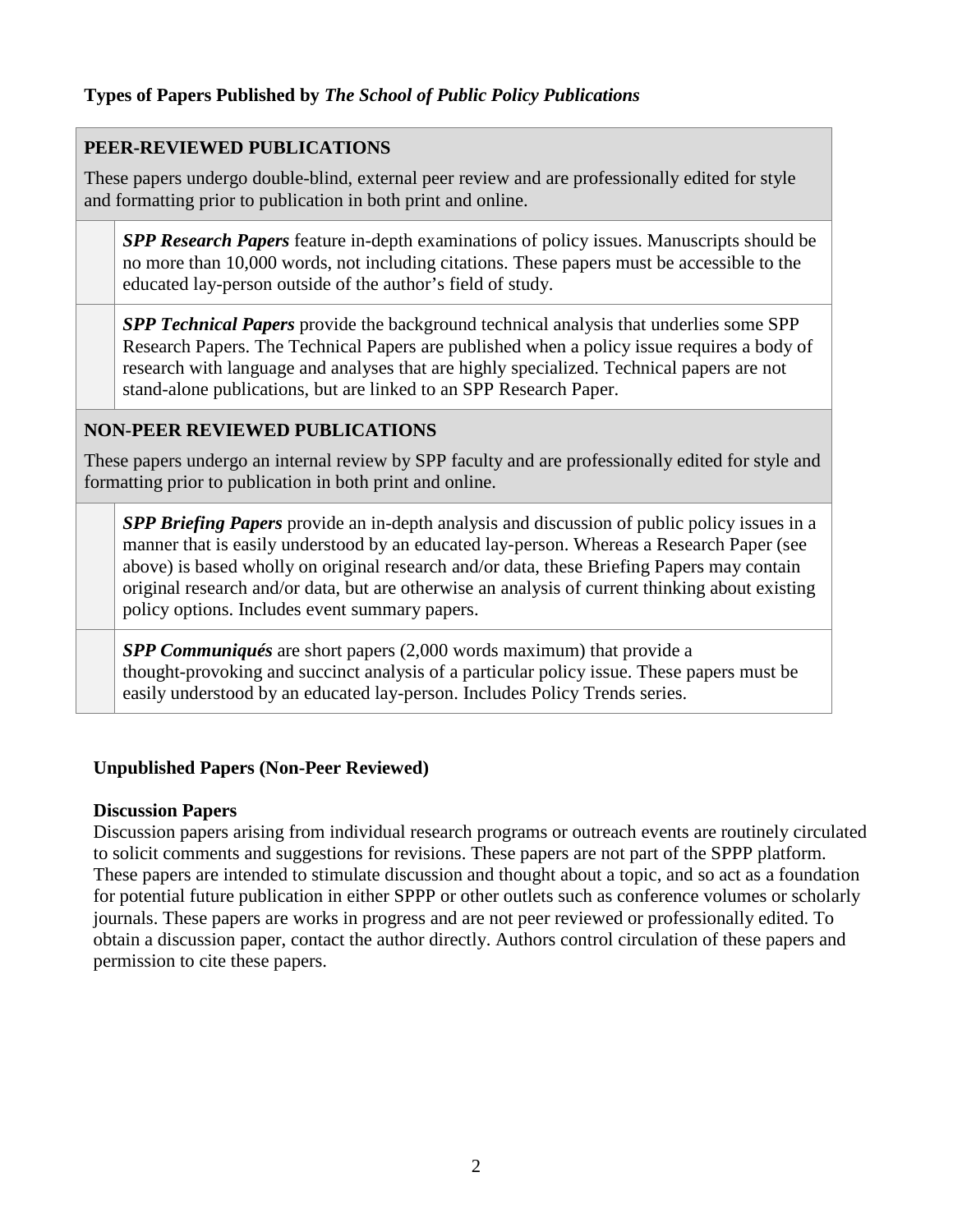#### **Publication Copyright and Licensing**

The following guidelines and information, provided in six sections, are intended for authors (the "Author") who are invited to write a paper (the "Work") for *The School of Public Policy Publications* (the "Publisher"). The rights and responsibilities conveyed in the SPP Author Agreement will only apply once your paper is accepted for publication. At that point in the publication process, you will be asked to download the form and return a signed copy via e-mail to [spppublications@ucalgary.ca.](mailto:spppublications@ucalgary.ca) Please review the below information to ensure agreement with SPPP policies.

#### **Section 1: Author's Grant of Rights**

In consideration of the Publisher's agreeing to publish the Work in *The School of Public Policy Publications,* the Author hereby grants to the Publisher the following:

1.1 The irrevocable, royalty-free right to publish, reproduce, publicly display, publicly perform and distribute the Work in perpetuity throughout the world in all means of expression by any method or media now known or hereafter developed, including electronic format;

1.2 The irrevocable, royalty-free right to use the Author's name and likeness in association with the Work in published form and in advertising and promotional materials related to the Work; and

1.3 The irrevocable, royalty-free right to license others to do any or all of the above.

#### **Section 2: Prior Publication & Publication by Others**

2.1 The Author agrees not to publish the Work, or authorize any third party to publish the Work, either in print or electronically, prior to publication of the Work by the Publisher.

2.2 The Author agrees not to publish the Work in any publication outlet which is substantially similar to *The School of Public Policy Publications* for a period of six (6) months after publication of the Work in *The School of Public Policy Publications*. Substantially similar is defined as a non-subscription, open-access publication outlet with a similar mandate/vision and intended audience.

2.3 Should the Author publish or distribute the Work elsewhere at any time or in any alternate format, the Author agrees to contact *The School of Public Policy Publications* to inform them of the subsequent publication.

2.4 Should the Author publish or distribute the Work elsewhere at any time or in any alternate format, the Author agrees to make reasonable efforts to ensure that any such additional publication cites the publication in *The School of Public Policy Publications* by author, title, and publisher, through a tagline, author bibliography, or similar means. A sample acknowledgement would be:

"Reprinted with permission from the author. Originally published in the *The School of Public Policy Publications*, http://www.policyschool.ca/publications/."

#### **Section 3: Editing and Formatting**

The Author authorizes the Publisher to edit the Work and to make such modifications as are technically necessary or desirable to exercise the rights in Section 1 in differing media and formats. The Publisher will make no material modification to the content of the Work without the Author's consent.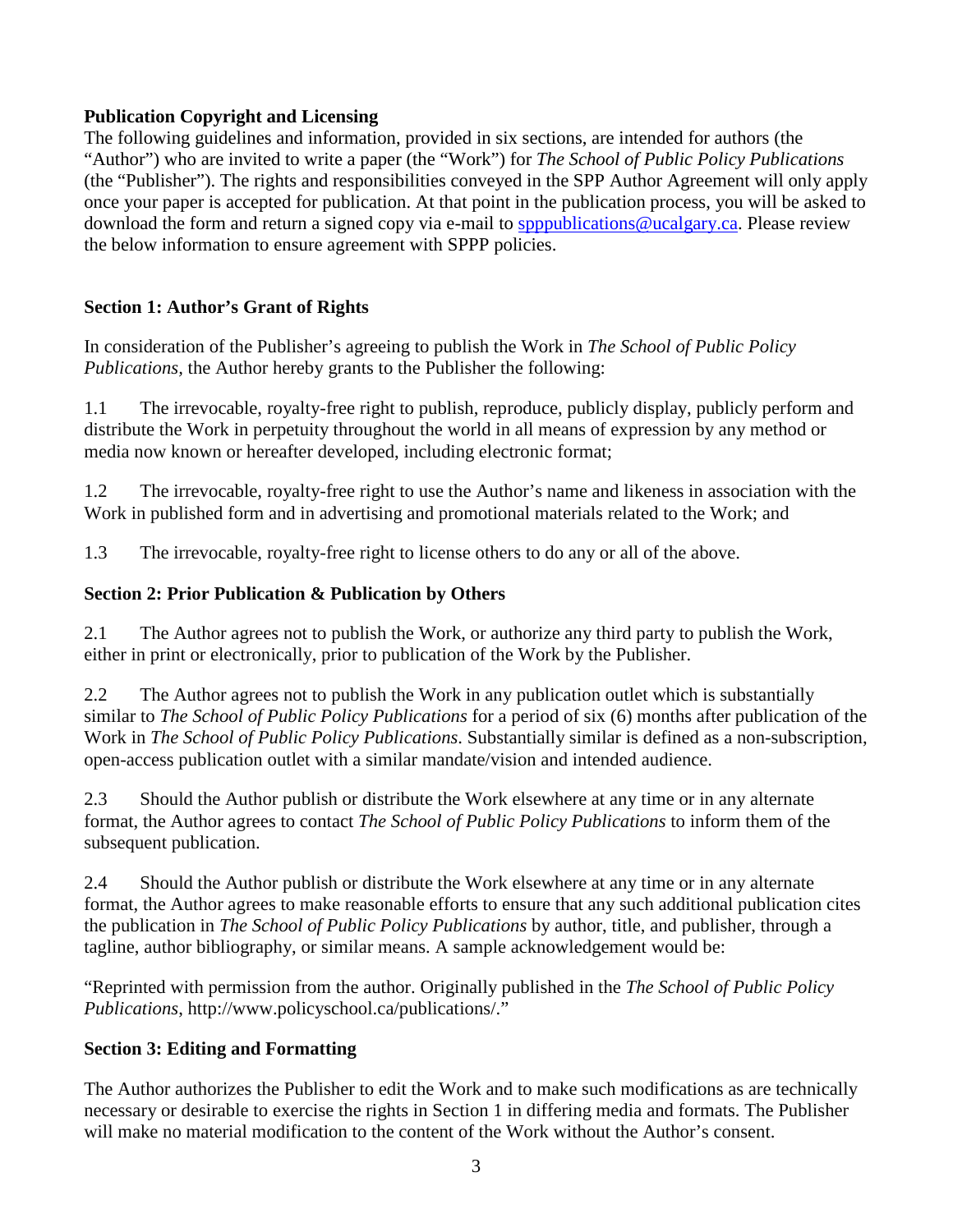#### **Section 4: Author's Ownership of Copyright and Reservation of Rights**

4.1 Nothing in this agreement constitutes a transfer of the copyright by the Author, and the copyright in the Work is subject to the rights granted by this agreement.

4.2 The Author retains the following rights, including but not limited to, the right:

4.2.1 To reproduce and distribute the Work, and to authorize others to reproduce and distribute the Work, in any format;

4.2.2 To post a version of the Work in an institutional repository or the Author's personal or departmental web page so long as *The School of Public Policy Publications* is cited as the source of first publication of the Work (see sample acknowledgement above).

4.2.3 To include the Work, in whole or in part, in another work, subject to Section 2 above and provided that *The School of Public Policy Publications* is cited as the source of first publication of the Work (see sample acknowledgement above).

4.3 The Editors and Editorial Board of *The School of Public Policy Publications* requires authors to publish the Work under a Creative Commons Attribution-NonCommercial 4.0 International licence [\(CC](https://creativecommons.org/licenses/by-nc/4.0/)  [BY-NC 4.0\)](https://creativecommons.org/licenses/by-nc/4.0/). This license allows others to distribute, remix, tweak, and build upon the Work for noncommercial purposes, and ensures the Author is credited for the original creation. This onward licensing is subject to section 2.4 of this agreement, which further ensures that the original publisher is credited.

#### **Section 5: Author's Warranties and Undertakings**

The Author warrants that:

5.1 The Author is the sole author of the Work, or if a joint author, the Author has identified within the Work the other authors, and holds the copyright, either solely or jointly, and has the power to convey the rights granted in this agreement.

5.2 The Work has not previously been published, in whole or in part, except as follows:

5.3 Any textual, graphic or multimedia material included in the Work that is the property or work of another is either explicitly identified by source and cited in the Work or is otherwise identified as follows:

5.4 To the best of the Author's knowledge, the Work does not contain matter that is obscene, libelous, or defamatory; it does not violate another's civil right, right of privacy, right of publicity, or other legal right; and it is otherwise not unlawful.

5.5 To the best of the Author's knowledge, the Work does not infringe the copyright or other intellectual property or literary rights of another.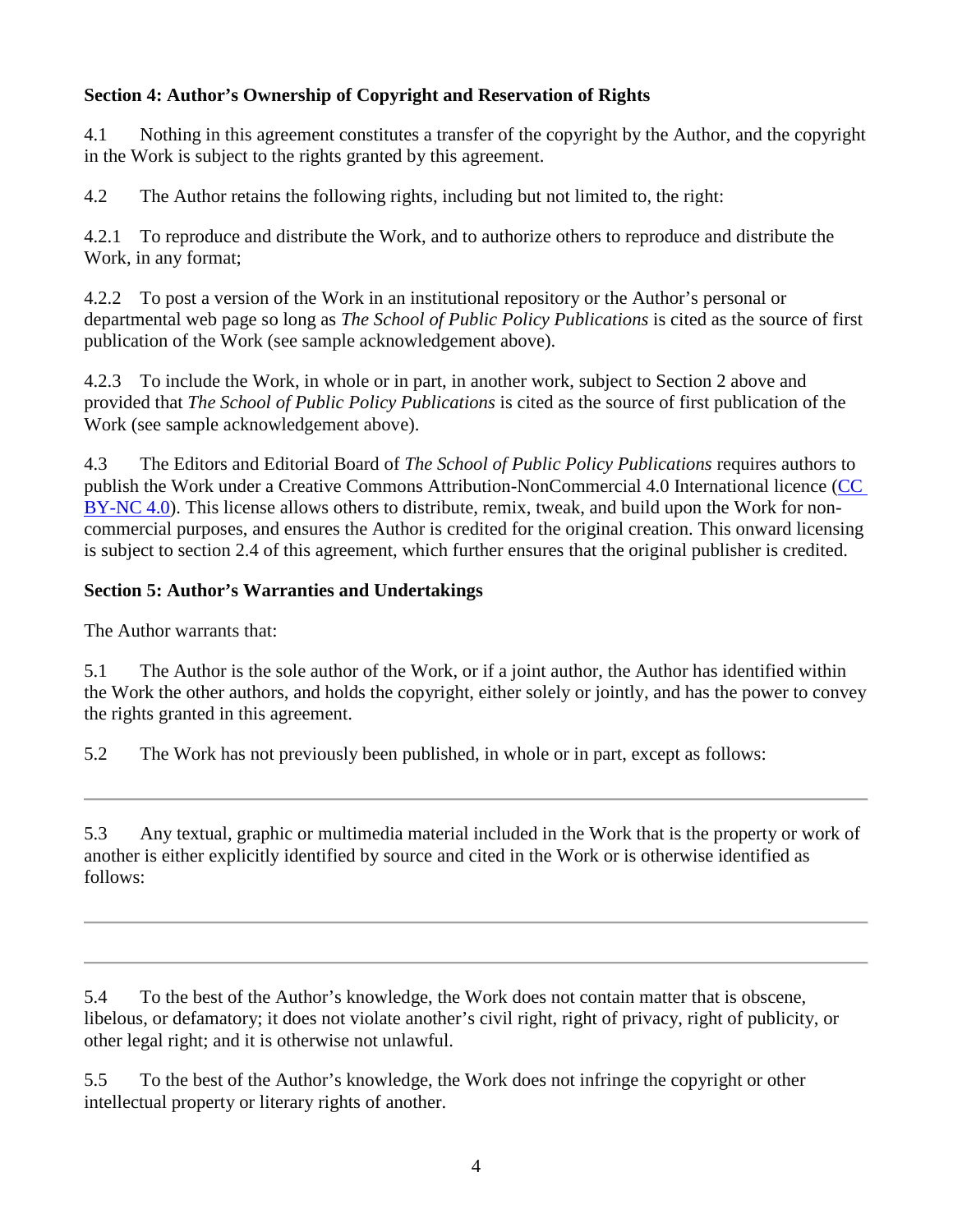5.6 The Author will indemnify and hold Publisher harmless against loss, damages, expenses, awards, and judgments arising from breach of any such warranties.

#### **Section 6: The Reuse of Third-Party Works**

The Publisher requires that the Author determine, prior to publication, whether it is necessary to obtain permissions from any third party who holds rights with respect to any photographs, illustrations, drawings, text, or any other material ("third-party work") to be published with or in connection with your Work. Copyright permission will not be necessary if the use is determined to be fair dealing, if the work is in the public domain, or if the rights-holder has granted a Creative Commons or other licence. If either the Author or Publisher determines for any reason that permission is required to include any thirdparty work, the Author will obtain written permission from the rightsholder.

#### **Review Processes**

#### **Research & Technical Papers**

These papers are subject to a double-blind, peer-review process to evaluate their intellectual content, methodological rigor, accessibility of style and relevance to public policy issues. Peers who are expert in the topic will be invited to review these papers.

#### **Double-Blind Review Process Details**

The SPPP will request reviews from at least two external peers. Reviewers will advise the Program Director or Scientific Director who commissioned the paper whether it meets a high intellectual standard, including the analysis of data and review of the literature relevant to the particular policy issue. To facilitate the process, we ask reviewers to upload an anonymous report on the reviewed paper. The report's structure can vary, but it should include all key elements of the reviewer's evaluation. The report can provide general comments on the appropriateness of the paper for publication by SPPP (including readability and accessibility by a broad audience) as well as specific comments on the organization of the paper, methodology, soundness and substantive significance of the results and conclusions, and logic of authors' arguments.

We provide the following rubrics as areas reviewers may wish to touch on in their review. Using these rubrics as guides, we ask reviewers to create an anonymous, detailed report that will be sent to the commissioning Program Director or Scientific Director and which will also be shared with the authors.

- Have the authors defined their topic and approach appropriately?
- Is their treatment of the topic innovative and engaging?
- Is the paper's policy relevant and does it contribute to current policy debates?
- Are the methods appropriate and rigorous?
- Are the discussion and conclusions well balanced and adequately supported by the data?
- Have the authors used a clear and understandable style in making their argument and presenting their data?
- Are there any substantive issues? These might include background literatures or analyses that you feel are missing or underrepresented.
- Are there any technical and/or formatting issues? These might include copy editing requirements or missing labels on figures.
- If you are asked to cut this paper for clarity and brevity what would be your suggestions?

To expedite the publication process, we ask reviewers to complete their review either within three weeks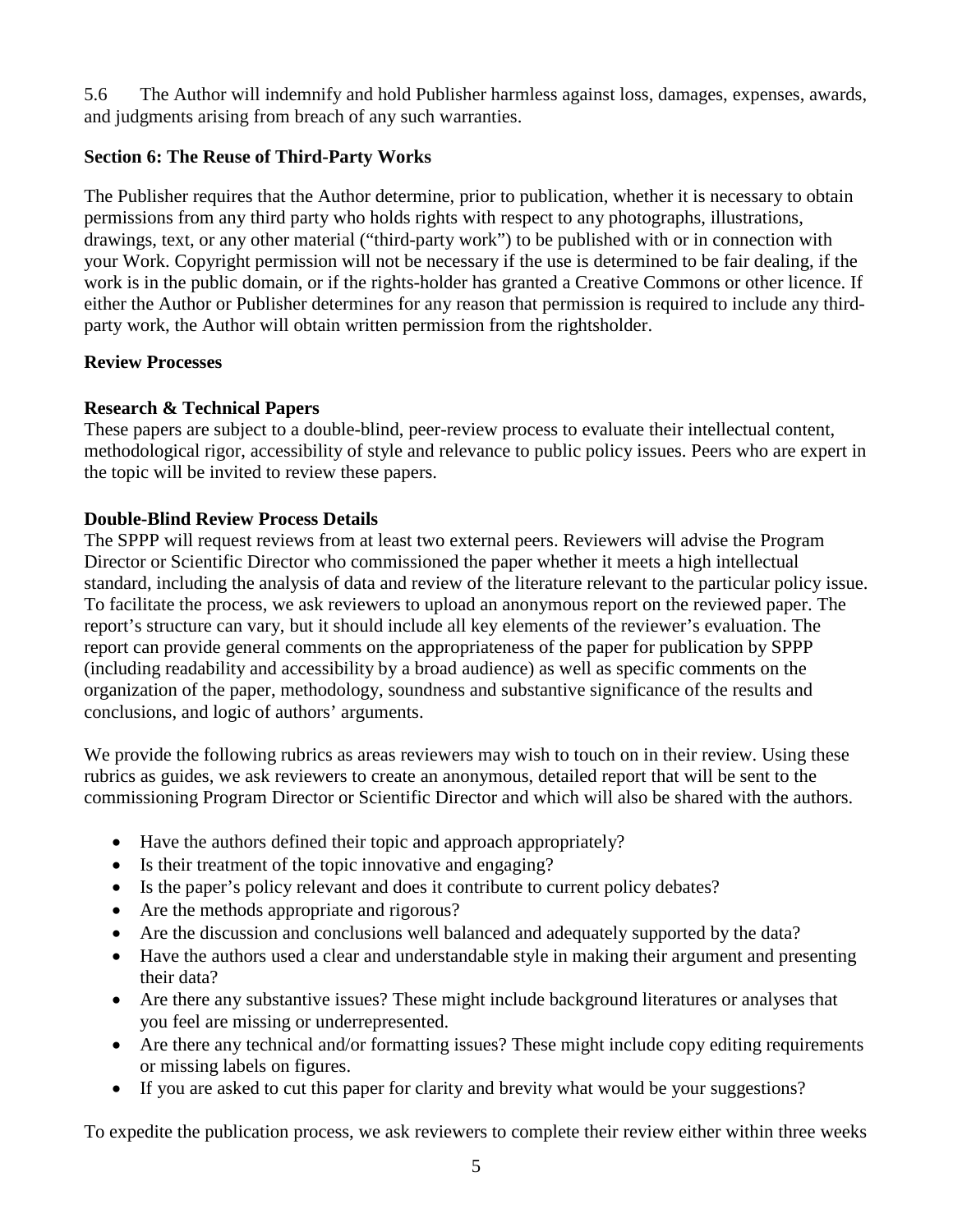of receiving the paper, or within the specific time frame requested by the Program Director or Scientific Director commissioning the paper. Additional time may be requested by the reviewer when first accepting the request for review. Reviewers unable to provide a timely report either due to other demands or a mismatch in expertise are requested to inform the Program Director or Scientific Director managing the peer-review process as soon as possible. Suggestions for alternate reviewers are always appreciated.

#### **Communiqués and Briefing Papers**

The review process for these papers is conducted by the Program Director or Scientific Director who commissioned the paper or is managing its review. The paper will be reviewed by the Research Director/Associate Research Director and at least one other Scientific Director or Program Director. External reviewers may be consulted if the Directors feel that they lack the content expertise necessary to appraise the level of contribution of the work and/or the accuracy and appropriateness of the views and evidence expressed in the submitted paper.

## **Submission**

Authors must email two separate Word files (title page and paper) to [spppublications@ucalgary.ca.](mailto:spppublications@ucalgary.ca) They **MUST** report the PIC (Project Identification Code) when submitting their paper. Authors **MUST** refer to this code in all correspondence regarding their paper. We submit papers on behalf of authors through the online editorial system and the corresponding author will receive an automated notification that informs her/him of submission.

To submit revisions the corresponding author should submit them through the online editorial system. See instructions on how to submit revisions at the end of this Guide.

# **Style Guide**

#### **Paper Components**

**Papers must be submitted as a Word file (.doc or .docx).** The text must be typed double-spaced using Times New Roman 12-point font. All pages must be paginated consecutively and include line numbers. Data for figures and tables must be provided in an Excel file and submitted at the same time as the rest of the paper. Do not send only the raw data; charts and graphs must be complete. Graphics should be in a high-resolution format that is readily available and easily transferable.

#### **Title Page**

The title page must contain the following components and be submitted in a separate file:

- Paper title
- Authors' names, affiliations, email addresses and qualifications
- Corresponding author's name, qualification, affiliation, telephone number and email address
- Publication identification code
- Keywords  $(3-7)$
- Updated author bio(s) (no more than 150 words)
- All authors contributing to SPPP are required to disclose any potential conflicts of interest in their title page. These may include financial activities, personal relationships, affiliations, and membership. Any potential conflict of interest no matter how large or small should be reported to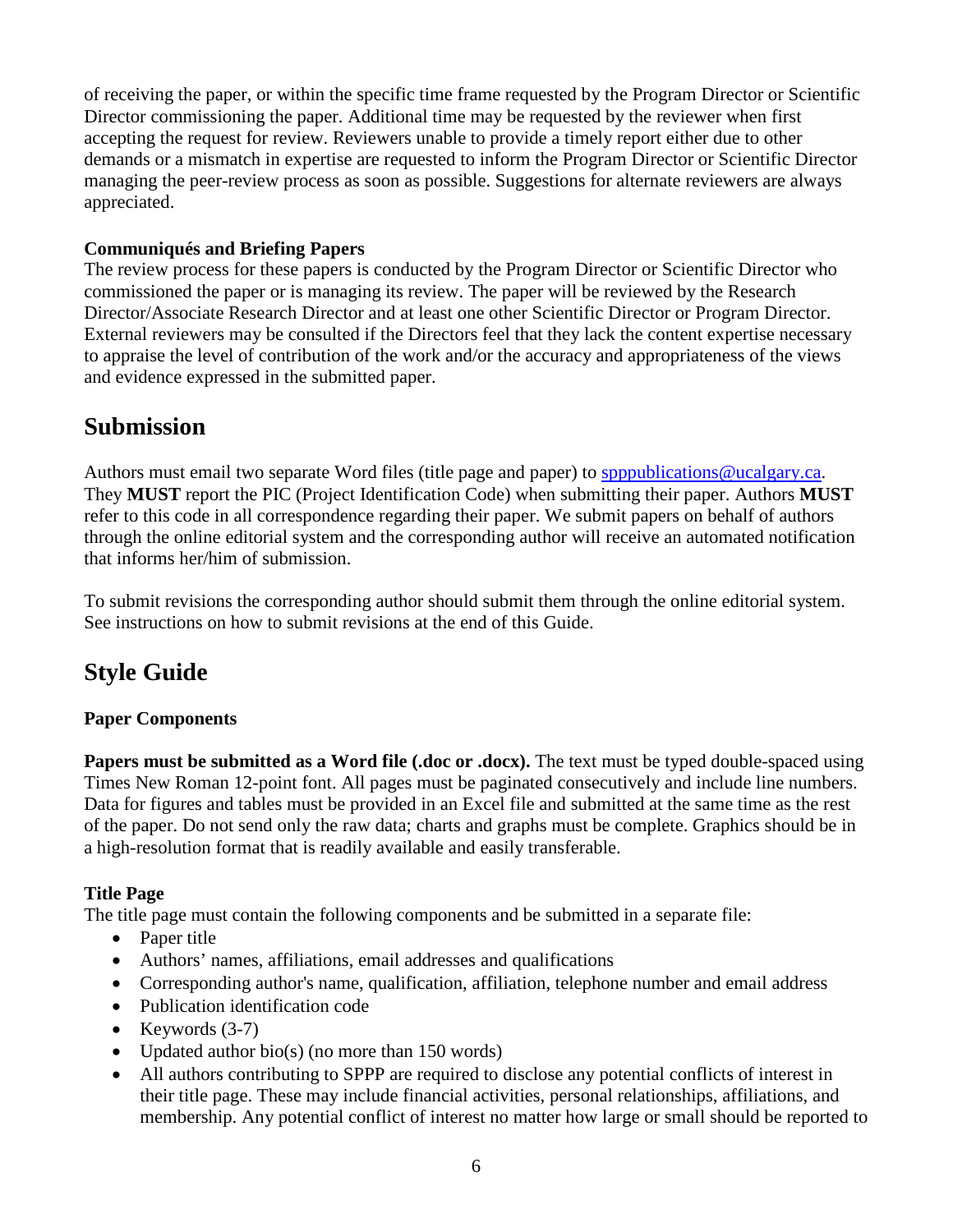the SPPP to avoid any potential misconduct.

#### **Paper**

The paper must include the following, in order, submitted in a separate file from Title Page:

- Abstract (unstructured, maximum 350 words)
- Keywords  $(3-7)$
- Policy Recommendations on a separate page (see below for guide)
- Body (see above for word limits)
- Reference List
- Supplementary information, if applicable

#### **Abstract**

An unstructured, concise abstract of maximum 350 words is required. It should communicate the research objectives, the key results and major conclusions. The abstract should appear at the beginning of the paper and should not contain citations. Uncommon abbreviations and acronyms should be avoided, but where necessary they must be defined at their first occurrence in the abstract itself.

#### **Keywords**

Submissions should include 3-7 keywords that accurately reflect the highlights and content of the paper. If used, abbreviations and acronyms must be spelled out.

#### **Policy Recommendations**

Knowledge transmission is at the heart of the SPPP mission. We define this as presenting expert knowledge – derived from research or experience in real-world policy contexts – in ways that engage readers in the academic, private and public sectors. To this end, submitted papers must include, in addition to an abstract, a 'Policy Recommendations' section. In this section, authors will provide 3–5 bullet points (200 word maximum) highlighting the paper's policy recommendations. The bullet points should be concise, clear, jargon-free and capture the reader's attention. This section is required only for Research Papers and Technical Papers.

#### **Body**

Figures and tables should be inserted within the text as close as possible to where they are referenced.

#### **Body - Language**

Regardless of subject matter, SPPP papers are intended to be understood by a broad and mixed audience of academics, members of the private sector, public servants and engaged community members. In this sense, the series acts as a bridge between these groups, providing accessible knowledge and practical policy advice. As such, series papers are:

- Jargon-free, or, if necessary, provide clear definitions of, or glosses for, terms from the academy, industry or public service that are not in general circulation.
- Written for the educated lay-person
- Written with brevity in mind
- Practical in their analysis and conclusions

SPPP follows The Canadian Press (CP) style, as adopted by the University of Calgary and a majority of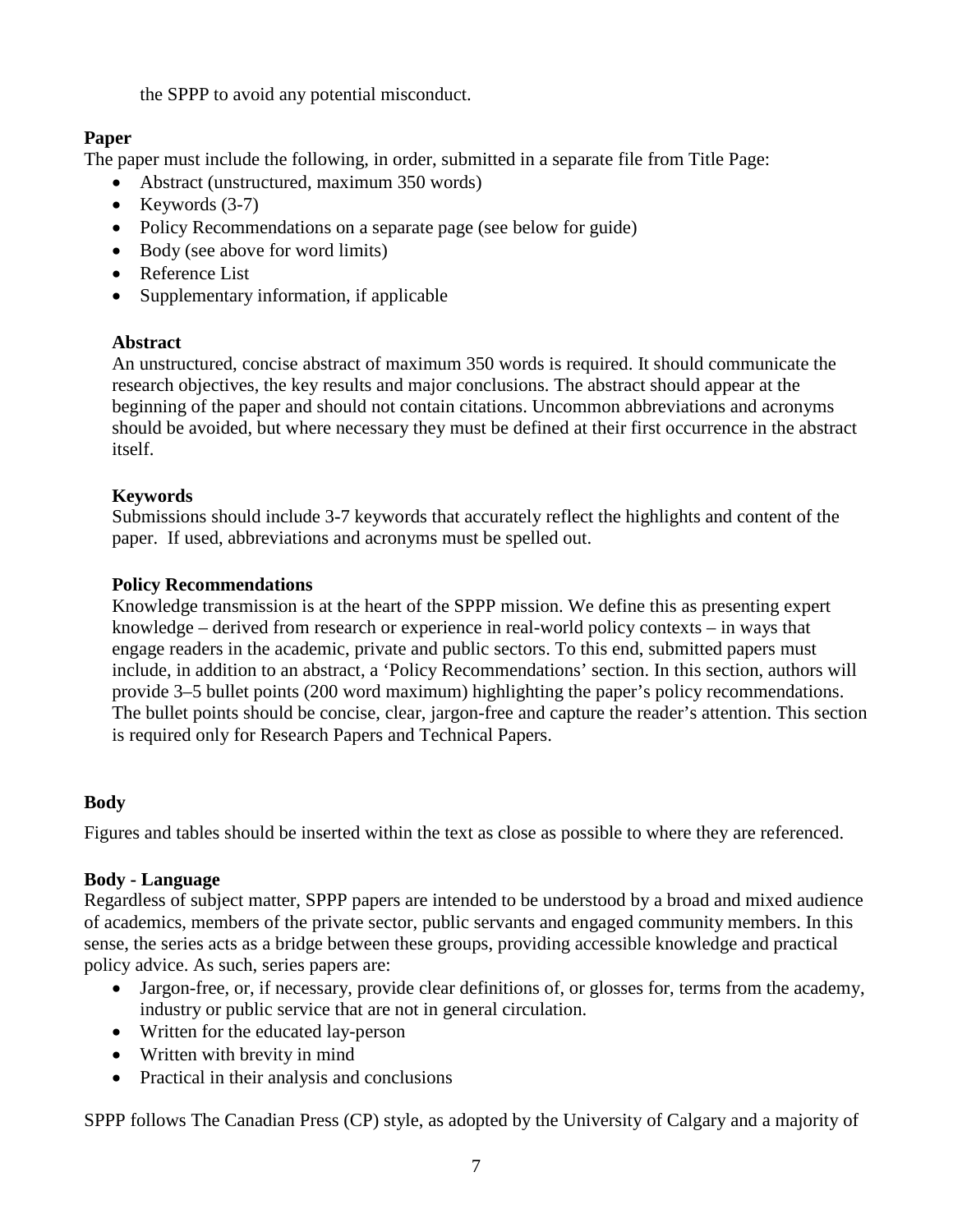Canadian publishers. The University provides an online guide to common CP usage and techniques, available at [https://www.ucalgary.ca/utoday/styleguide.](https://www.ucalgary.ca/utoday/styleguide) For full details regarding CP style, please see the *Canadian Press Stylebook* and *Canadian Press Caps and Spelling* guides. A few key elements of CP style that SPPP adheres to include:

- Avoiding the use of 'Oxford' commas
- Using per cent instead of %
- Including the periods in U.S. and U.K. and using the official two-letter abbreviations for the provinces and territories in Canada (e.g., MB, NU, NL)

#### **Body - Citations**

The School of Public Policy requires the use of the Chicago Manual of Style, 16th edition, author-date style. Examples are available online at [http://www.chicagomanualofstyle.org/tools\\_citationguide.html](http://www.chicagomanualofstyle.org/tools_citationguide.html) and below.

#### **Reference List**

- References should be presented in author-date style, with all citations collected in an alphabetical list titled "References" at the end of your paper.
- A full reference includes author, year, title and publication information.
- Only sources that have been cited in the paper should appear in the reference list.
- All in-text citations including notes, appendices, tables and figures must appear in the reference list. Conversely, every work listed in the reference list should be cited in the text.

The following examples demonstrate citations using the author-date style. Each example of a reference list entry is followed by an example of a corresponding parenthetical citation in the text.

#### **Book**

#### **One author**

Dahlby, Bev. 2008. *The Marginal Cost of Public Funds: Theory and Applications*. Cambridge: The MIT Press.

(Dahlby 2008, 23–24)

#### **Two or more authors**

Nielson, Norma L., and Peggy L. Hedges. 2016. *Policy Reflection: Letter of Credit Usage by Defined Benefit Pension Plans in Canada*. New York: Knopf.

(Nielson and Hedges 2016, 83)

#### **Four or more authors**

List all of the authors in the reference list, separated by commas. In the text, list only the first author, followed by *et al.*

(Dahlby et al. 2008)

#### **Editor or compiler instead of author**

Dahlby, Bev, ed. 2008. *The Structure and Presentation of Provincial Budgets*. Chicago: University of Chicago Press.

(Dahlby 2008, 31-32)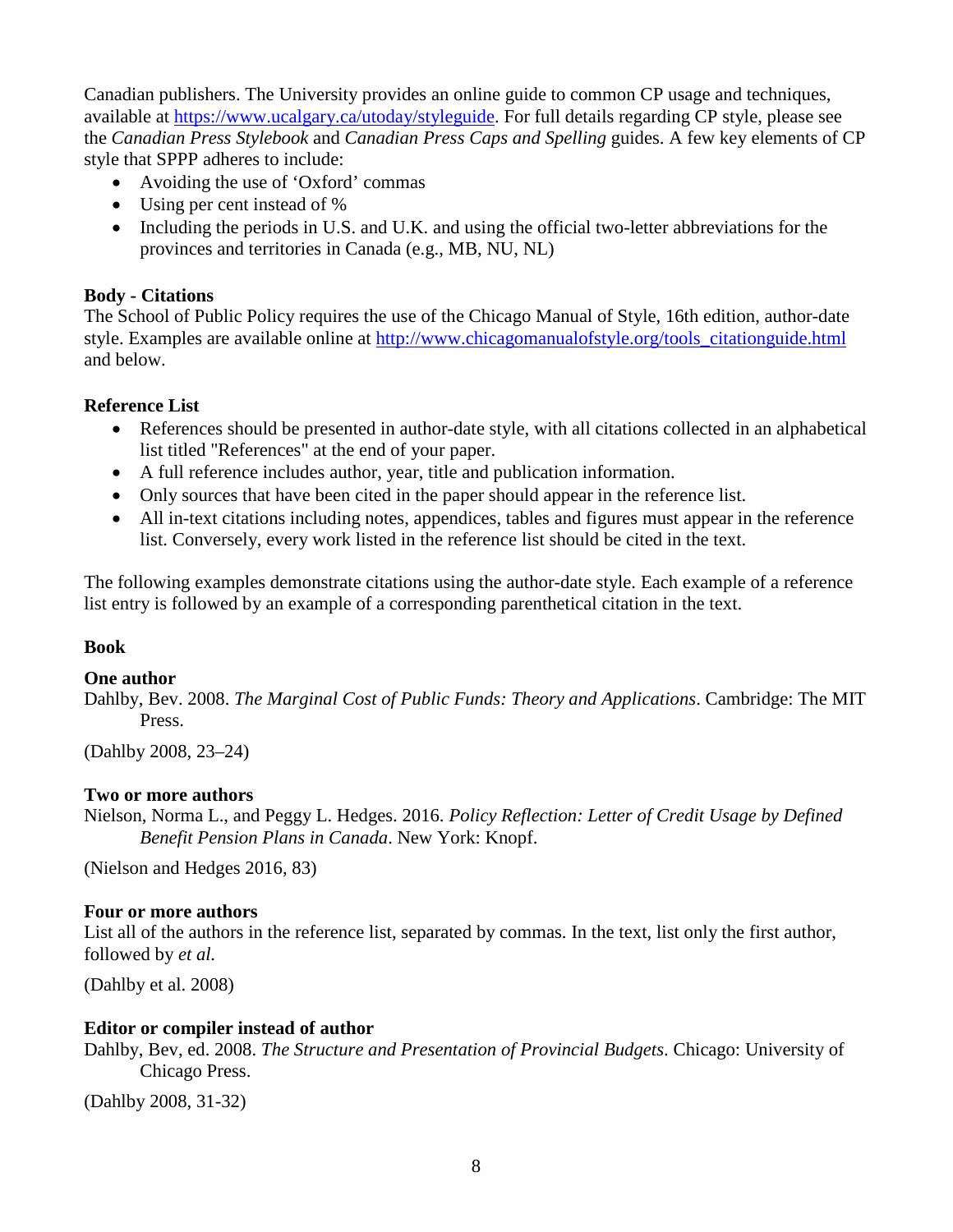#### **Chapter or other part of a book**

Forest, Pierre-Gerlier. 2013. "Quebec Reforms from Rochon to Couillard: The Long and Winding Road." In *Paradigm Freeze: Why It Is So Hard to Reform Health-Care Policy in Canada*, edited by Harvey Lazar, John N. Lavis, Pierre-Gerlier Forest, and John Church, 113–147. Montreal: McGill-Queen's University Press.

(Forest 2013, 113)

#### **Journal Article**

Article in an academic journal

Within the text, list the specific page numbers consulted. In the reference list, enter the entire page range for the article. For online journals, provide the DOI if available.

Dahlby, Bev. 1983. "Adverse selection and statistical discrimination: An analysis of Canadian automobile insurance." *Journal of Public Economics* 20(1): 121–130.

(Dahlby 1983, 125)

Article in a newspaper or popular magazine (provide URL when accessed online)

Kneebone, Ronald. 2016. "The secrets to reducing homelessness." *Calgary Herald*, May 21.

Newspaper and magazine articles are normally cited in running text like this example: "As Ronald Kneebone noted in a *Calgary Herald* article on May 21, 2016 …"

#### **Thesis or Dissertation**

Mehta, Kaye. 2013. "Parents' and children's perceptions of food and beverage marketing to which children are exposed." PhD diss., Flinders University.

(Mehta 2013)

#### **Paper Presented at a Meeting or Conference**

Liao, Gwo-Ching. 2013. "The optimal economic dispatch of smart Microgrid including Distributed Generation." Paper presented at the IEEE International Symposium. New Orleans, Louisiana, November 21–24.

(Liao 2013)

#### **Website**

An informal citation to website content within the text is often acceptable ("As of July 19, 2008, the McDonald's Corporation announced on its website …"). For a formal citation, include an access date or, if available, a date that the site was last modified, as such content is subject to change.

McDonald's Corporation. 2008. "McDonald's Happy Meal Toy Safety Facts." accessed July 19. http://www.mcdonalds.com/corp/about/factsheets.html.

(McDonald's 2008)

#### **Other Examples**

Alberta Agriculture and Foresty. *Agriculture Statistics Yearbook, 2015.* 2016. Available from [http://agriculture.alberta.ca/stats-yearbook.](http://agriculture.alberta.ca/stats-yearbook)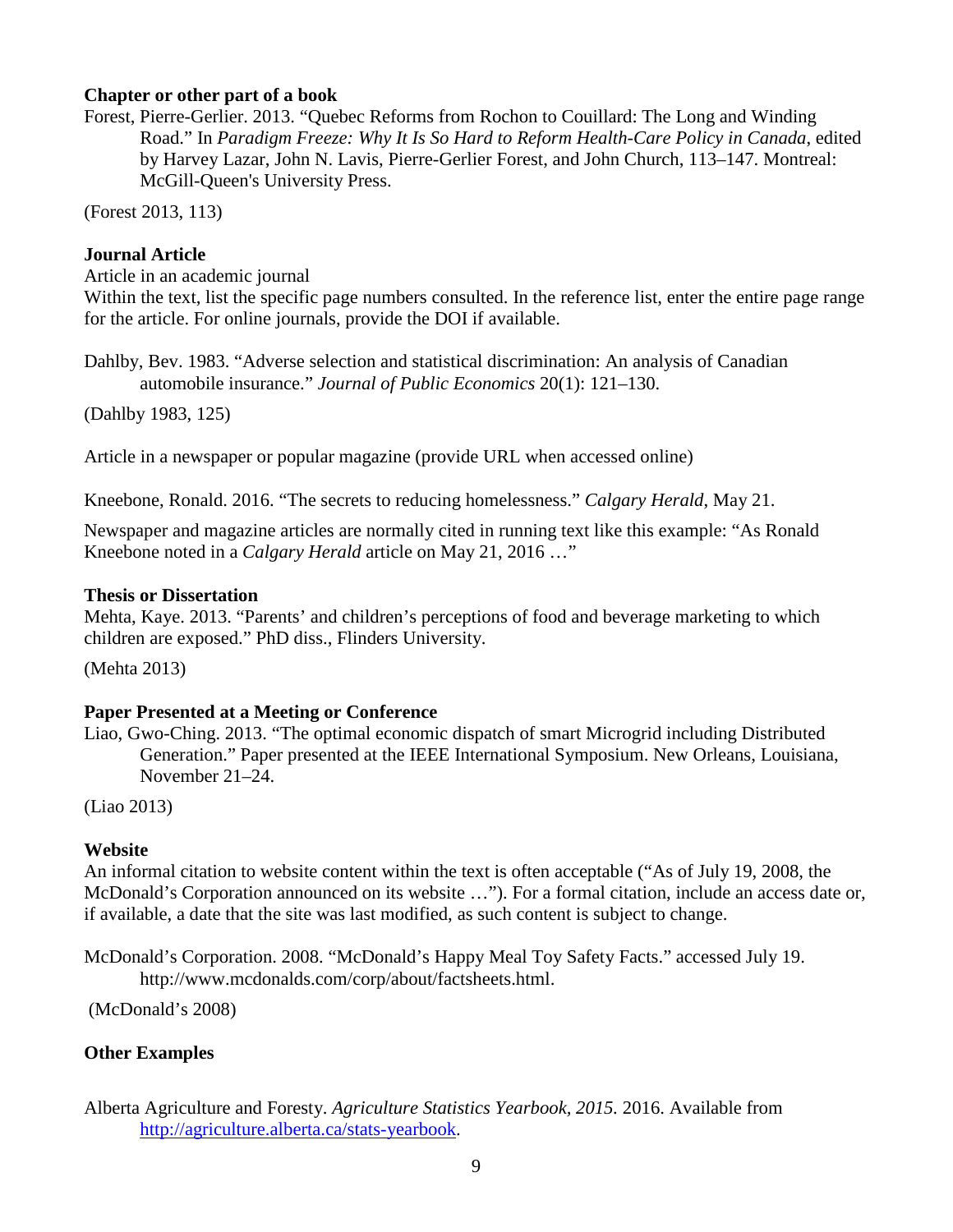- Avante. 2017. "End-To-End Supply Chain Visibility and Security." Accessed January 19, 2017. [http://www.avantetech.com/products/shipping/endtoend-visibility/.](http://www.avantetech.com/products/shipping/endtoend-visibility/)
- Canfax Research Services. 2016. *Intensive Livestock Tax Proposal*, prepared for Alberta Beef Producers. Calgary
- Dahlby, B., M. McMillan, and M. Khanal. 2017. "Local Taxation of a Locally Concentrated Industry: Lethbridge County's Tax on Confined Feeding Operations." Discussion paper.
- MLA Farm Property Assessment Review Committee. 2002. "Final Report and Recommendations on Farm Property Assessment Issues." Accessed May 31, 2017. [http://municipalaffairs.alberta.ca/documents/as/FarmReport02.pdf.](http://municipalaffairs.alberta.ca/documents/as/FarmReport02.pdf)

[http://municipalaffairs.alberta.ca/documents/as/FarmReport02.pdf.](http://municipalaffairs.alberta.ca/documents/as/FarmReport02.pdf)

Shaw Tracking. 2017. "Truck Tracking." Accessed January 19, 2017. [http://www.shawtracking.ca/gps](http://www.shawtracking.ca/gps-fleet-tracking/truck-tracking)[fleet-tracking/truck-tracking.](http://www.shawtracking.ca/gps-fleet-tracking/truck-tracking)

#### **In-Text Citations**

- Cite references by last name of author and year in parentheses and if there is a series of citations separate them by semicolon and cite them in chronological order (Dahlby 2006; Leslie 2016, 2017).
- Within the parenthesis, if needed, also cite specific page numbers or references to tables or figures (Leslie 2015, 12).
- If the author's name cited is part of the text, only the date and page, if needed, should appear in parentheses: "Dahlby (2017, 25) expressed the same view in his recent paper."
- For three authors, write all the names the first time cited, and for following citations use the first author's last name with "et al."
- For four or more authors, use the first author's name and "et al." every time.
- If the author is unknown, provide a title and year ("Paper Title" 2016).
- When citing multiple works by one author, use a dash for following entries and order those entries chronologically.
- If there are multiple works by the same author(s) in the same year, list them alphabetically by title and use 2017a, 2017b.
- You should not use ibid.
- If the work is in press, use "forthcoming" for year (Leslie, forthcoming) and if the date is unknown use "n.d." (Smith, n.d.).

#### **Summaries and Press Releases**

#### **Summaries**

A summary, composed in highly accessible lay language, will be written by a Production Editor and will accompany the final published form of all SPPP papers. Authors will have the opportunity to check the substantive content of these mandatory summaries.

#### **Press Releases**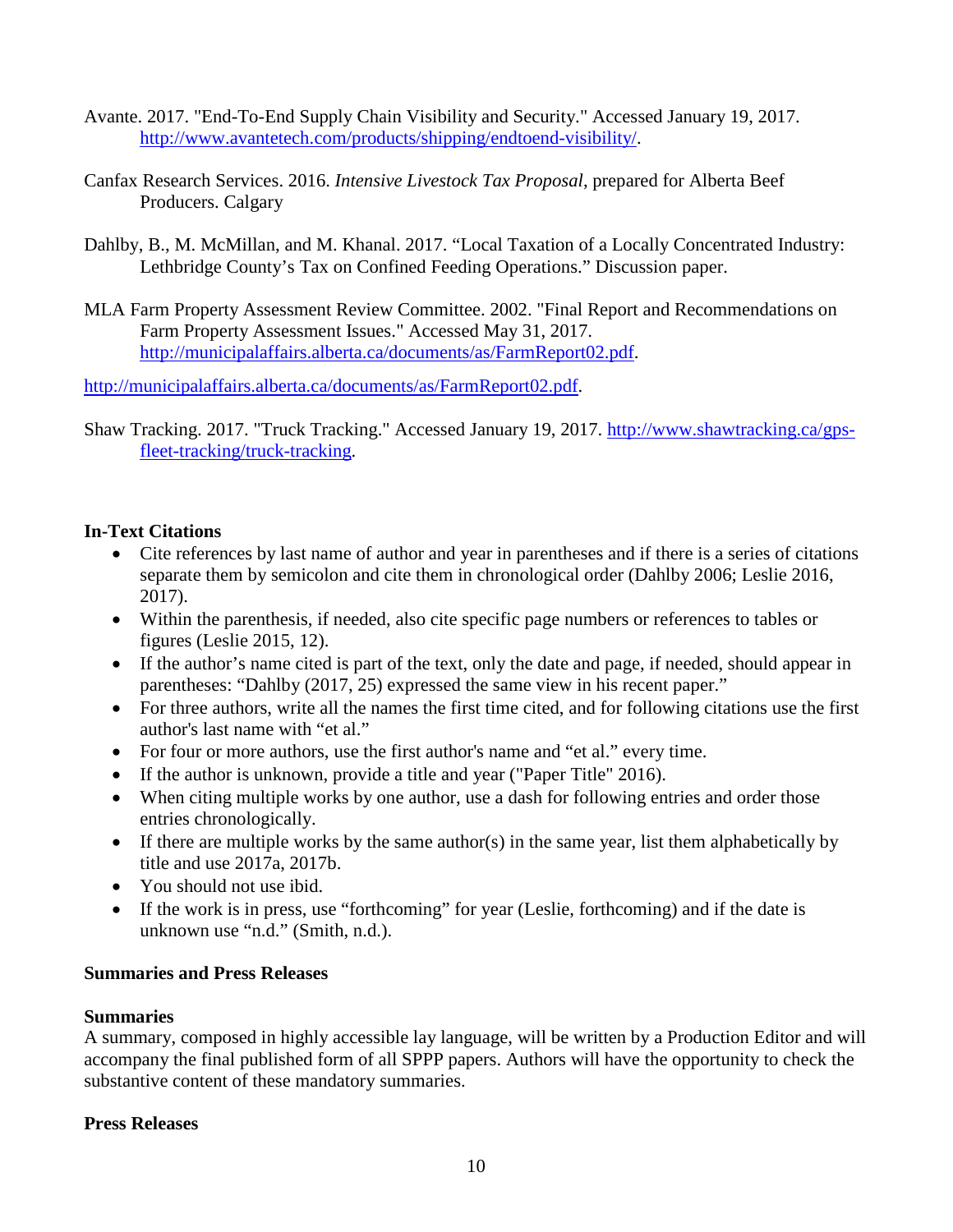Many papers published by SPPP will be promoted through the media. As such, a press release may be required. SPPP will assign a member of The School's communications team to work with the author to ensure that the press release is accurate and correctly reflects the arguments, data and conclusions of the paper as they will be presented to the media.

#### **Op-Eds & Media Interviews**

At the discretion of the Director of Communications, you may be asked to produce a 600-word Op-Ed for media publication and/or to be available for interviews with media. The Director of Communications will provide further guidance on a case-by-case basis.

#### **How to Submit Revisions**

Once authors have revised their paper and responded to reviewers' and editor's comments, the corresponding author should submit two word files through the online system: one file entitled "**Response to Reviewers**" and the other "**Revised Paper.**" In the former, authors should respond to the comments made by the reviewers on a point-by-point basis, explaining the changes that have been made to the original paper. Authors should be as specific as possible in their response to the reviewers as this will expedite processing of the revised paper. In the latter file, we ask that authors highlight, in yellow, all the major changes they have made. A 'tracked changes' version showing all edits is not necessary.

#### **Note:**

Authors MUST make sure both files (i.e. Response to Reviewers and Revised Paper) are blind/anonymous (see instructions in the Appendix below on how to make the revised files blind).

To submit revisions through the online editorial system, the corresponding author must log in to the online editorial system. If they do not remember their password, they can click on the "forgot password" link and enter their email address to reset the password.

Once logged in their account, authors may have multiple roles (e.g.: reviewer, section editor). They have to click on their Author role (see screen shot below), where they can see active submissions.

Home > User Home

# **User Home**

# The School of Public Policy Publications

| <b>Section Editor</b> | 0 In Review 0 In Editing |           |                  |
|-----------------------|--------------------------|-----------|------------------|
| Author                | 1 Active                 | 0 Archive | [New Submission] |
| Reviewer              |                          | 0 Active  |                  |

In the Author dashboard, the corresponding author has to click on the hyperlinked title of paper. By clicking on the title, authors are directed to the Summary page.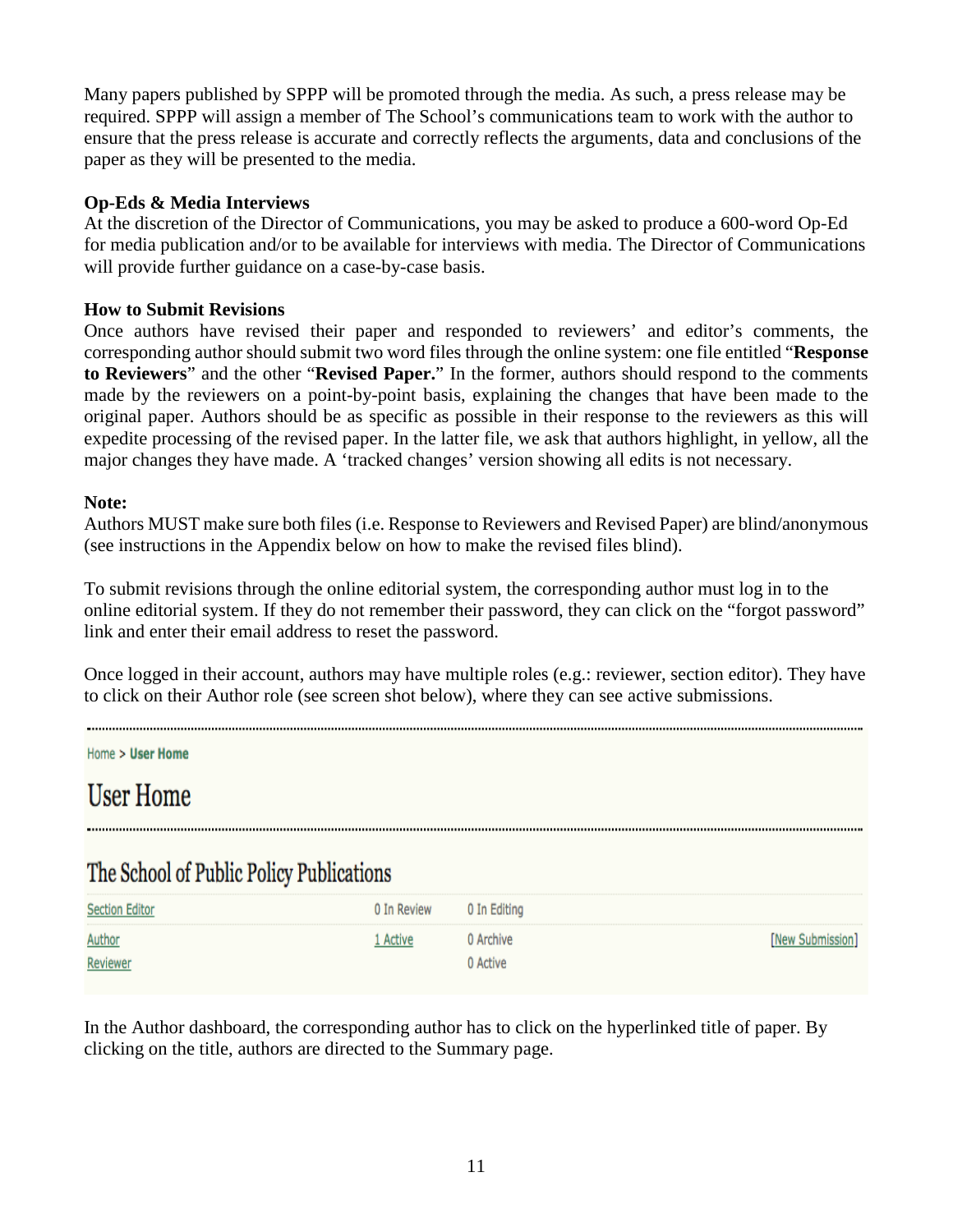Home > User > Author > Submissions > #43022 > Summary

# #43022 Summary

........... **SUMMARY REVIEW EDITING** 

### Submission

| Authors<br>Title<br>Original file | Jonathan Lai, Stephanie Dunn, Jennifer Zwicker<br>Improving our understanding of unmet needs among adults with a developmental disability<br>43022-112605-1-SM.DOCX 2017-09-20 |                          |
|-----------------------------------|--------------------------------------------------------------------------------------------------------------------------------------------------------------------------------|--------------------------|
| Supp. files                       | None                                                                                                                                                                           | ADD A SUPPLEMENTARY FILE |
| Submitter                         | Dr. Jennifer Zwicker                                                                                                                                                           |                          |
| Date submitted                    | September 20, 2017 - 08:21 AM                                                                                                                                                  |                          |
| Section                           | Communiqués                                                                                                                                                                    |                          |
| Editor                            | Myles Leslie                                                                                                                                                                   |                          |
| Author comments                   | Acticity Code: 10003485                                                                                                                                                        |                          |

To be able to submit revisions, they need to click on the **Review** icon next to the Summary icon from the top menu bar. At the bottom of the Review page, there is **Editor Decision** section where authors should upload revisions. Once revisions are uploaded, authors can see them hyperlinked in the Author Version section. Authors then need to notify editor by clicking on the icon next to "**Notify Editor**" in the screen shot below.

# **Editor Decision**

| Decision                     | Resubmit for Review 2017-09-28                                                                           |
|------------------------------|----------------------------------------------------------------------------------------------------------|
| <b>Notify Editor</b>         | 嘗<br>Editor/Author Email Record 2017-07-11                                                               |
| <b>Editor Version</b>        | 42211-111137-1-ED.PDF 2017-07-11<br>42211-111137-2-ED.PDF 2017-07-11                                     |
| <b>Author Version</b>        | 42211-112874-1-ED.DOCX 2017-10-11<br><b>DELETE</b><br>42211-112874-2-ED.DOCX 2017-10-11<br><b>DELETE</b> |
| <b>Upload Author Version</b> | Choose File No file chosen<br>Upload                                                                     |